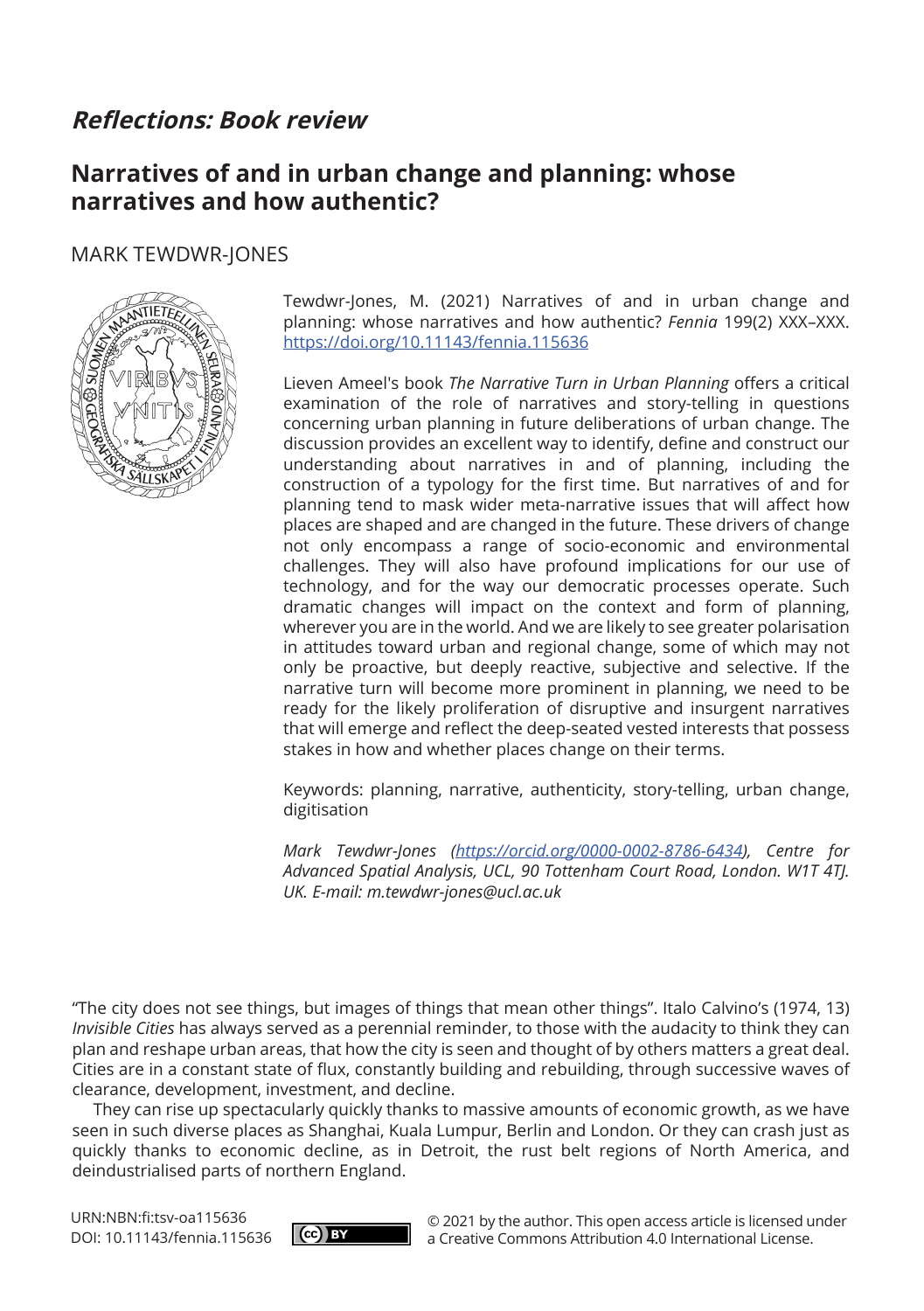Lieven Ameel's (2021) book *The Narrative Turn in Urban Planning* starts to unpick urban change as they are told through narratives and stories, and advocates for their use and acceptance within and for planning for cities. Taking examples from Helsinki's waterfront developments, he makes a good case for us to start to think of urban change in a broader perspective; not as the product of some long winded legalistic real estate set of negotiations or the eventual outcome of long-term blueprint planning, but rather as a suite of narratives that shape attitudes, behaviour and decisions about urban change in quite profound ways. The book offers a rich seam of discussion that dissects what narratives in and of planning might mean. But it also has provided thought-provocations about how narratives are expected to fit into planning, on whose terms, and in what context, during an era where wider climatic and political processes are unfolding at a rapid pace.

#### **From meta-narratives to micro change**

Narratives can certainly tell us a great deal about meta-events such as economic growth and decline. Equally, the impact on humans of catastrophic events can lead to dramatic changes to places and their inhabitants in short amounts of time. The devastating events we have seen all too readily unfurl in Iraq, Afghanistan, Syria, Palestine, Yemen, and more recently in Ukraine with cities such as Mariupol, amount to the complete erasure of the urban fabric, of homes, businesses, and essential services. The bombing out of communities not only truly wipes the slate clean for the aggressor, it causes a massive humanitarian effort to be undertaken and the mass migration of maybe hundreds of thousands of people to safe havens. That, in turn, changes the shape, content and look of cities perhaps thousands of miles away from conflict zones.

The same patterns of events are being seen in the context of climate change around the world, as extreme weather events, rising sea levels, droughts and water shortages combine to form perfect storms and have life changing impacts on people living in these places. These drivers of change continue to affect land, habitation, where and how we build, the essential natural resources and infrastructure we rely on, and our ability to thrive. And they, too, can cause human migratory patterns from affected areas to safer and certainly more prosperous locations.

In each of these cases, there are stories to be told about how such circumstances came about. And such stories fit with particular narratives about general climatic patterns prevalent, from the success or failure of government policies in the management of these places, in the preferences of global investors and ease or difficulty of flows of trade, in the provision or lack of infrastructure spending, and in sudden catastrophic events.

Both history and contemporary circumstances show us that not only do meta-events cause ebbs and flows in the fortune and shape of cities, wherever you are in the world, they can also have differential impacts over time and space, can be read in different ways by those that have experienced or even have played a part in precipitating events, and those watching from some distance, both contemporaneously and with the benefit of hindsight.

For those of us interested in observing and analysing urban change, narratives – and the stories within them – play a significant role in our understanding of events. For the most part, they are partial or selective constructs, told from particular vantage points. They can – with hindsight – shine a greater and perhaps unfair light on people and places, sometimes unintentionally, sometimes quite deliberately. This is in order to skew the narrative in a particular direction, or to nullify consequential roles or effects, or even to obfuscate pivotal moments in time.

Narratives are not new constructs within planning, and the book offers us a useful typology of narratives for us to consider. One type of narrative that has been featured within planning, scenarios, have been employed across nations and cities over many decades to help us think about alternative futures and make political choices (Dixon & Tewdwr-Jones 2021). By focusing on long term futures, scenarios can be a popular way to set out alternative options for places and generate reactions to those options, leading to discussion and trade-offs about desirable or undesirable courses of action.

But narratives can also be employed at the micro scale too. Flyvbjerg's (1998) groundbreaking book *Rationality and Power* is a dramatic work that unearths the politics, presentation and choices about, ostensibly, the planning and building of a new bus station in Aalborg. In global terms, such a development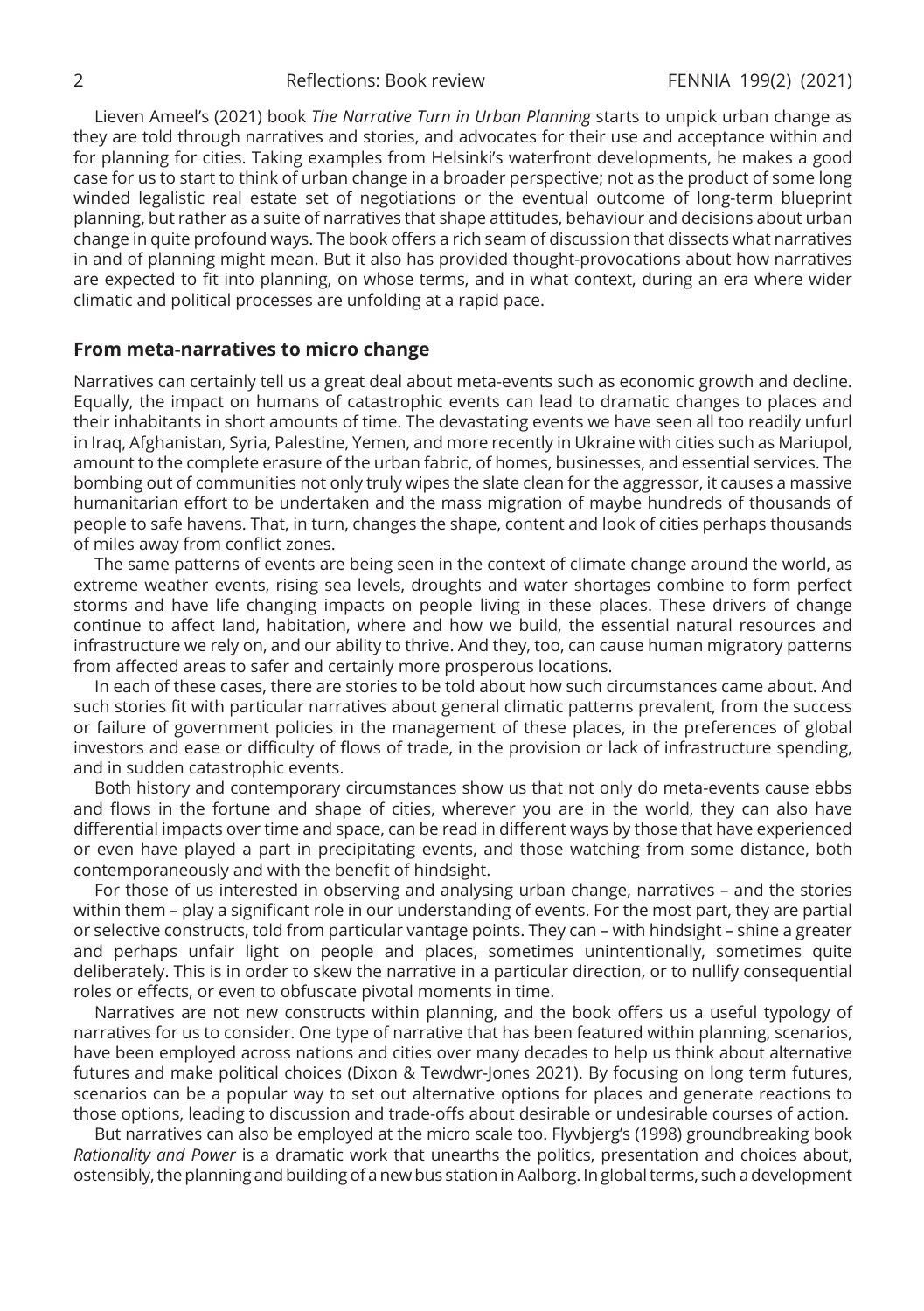may seem relatively inconsequential. But on a local or regional scale, even one type of development can provoke a ferocious public reaction, generate heated political debate, and address much more strategic choices about how we live and work in future than one development site in the middle of a city. All this contention points to the use, deployment and argumentation of narratives of the city, narratives within planning, and the relationship between particular narratives and past, present and future stories.

#### **Narratives within contentious decision making**

The fact that governments, developers, professionals and even citizens can all have and retell different stories to represent the same event in the same place at the same time illustrates the high contestation associated with urban change and also our inner values. But it also reveals an important dimension often lost in academic accounts of urban planning. As James Throgmorton (1996) has reminded us in his book, *Planning as Persuasive Storytelling*, planning can be a process of rhetorical construction of urban change; it is both a discipline and a professional practice that rests on judgement, evidence, increasingly-scientific intelligence, politics, but also – crucially – human behaviour and perceptions. Even if a person is not directly affected by plans for part of a city, or on a proposal for a specific plot of land, everyone can possess an opinion about those plans or that proposal. And, in most advanced democracies, everyone is also given the right to express those opinions.

With so much contention surrounding how we navigate change in places, depending on one's viewpoint, agenda and perspective, it is worth noting that planning is, nor cannot ever be, a completely scientific endeavour; nor is it an entirely rational process. It is always easy to rationalise a decision about change after it is occurred. The planning decision is entirely the hostage of argument, debate, negotiation, compromise, and consensus; and, even then, a particular outcome may not be universally appreciated or accepted by those advocating a completely different result after a decision has been made.

One of the more popular forms of narratives about planning in recent years have been stories of the unbuilt: why cities have not changed in the way planners had advocated, or had not been built in line with the visionary ambitious masterplans devised many years previously (Beanland 2021). History is littered with these examples, from Wren's unrealised plans for a rebuilt City of London after the Great Fire of 1666, to the 1946 Bruce Plan for Glasgow. The public have become as much fascinated by planning failures as planning achievements, particularly if the resultant physical and architectural forms would have led to completely different cities to experience. This may be the stuff of whim, mixed with nostalgia for a long vanished past that never was. But it also suggests something deeper occurring within spatial imaginaries (Watkins 2015) about how urban change occurs, who has responsibility for change, why things do not always work out in the ways intended, and whether the final built result is better or worse than what had been there previously. And, critically, citizens are interested in all of these issues, even the aspects of urban change that cannot be seen or never occurred.

This reaction may be peculiar to planning, correspond to emotional attitudes towards planning, and see planning as the agency of change that in no small measures creates cities as palimpsests of urban form and style. But it also suggests that the way narratives are formed about urban change are not simply the construct of planning systems or the consequence of conscious decisions made by professional planners to initiate discussion about narratives of change. We also know that planning does not normally result in a linear pathway of change, but rather meanders according to opportunity and constraint by and between actors, over time, during which time alternative, overlapping and contradictory narratives may emerge.

All this navel-gazing about the art and science of planning decision making may sound, at best, a bit too metaphysical and, at worse, a throwback to 1960s-styles of rational planning debates. But such elements lie at the heart, or beneath the veneer, of urban planning. They shape narratives of planning and urban change, and also lead to contentious and agonistic dilemmas for those charged with making decisions. It is certainly true that professionals have always had to wrestle with ethical dilemmas about different courses and consequences of planning choices, dilemmas between personal views and professional judgement or employers' practices (Marcuse 1976). There has been a perennial debate within the planning discipline about values in planning, and which causes are supported to justify particular planning pathways. This has especially occurred through questions concerning urban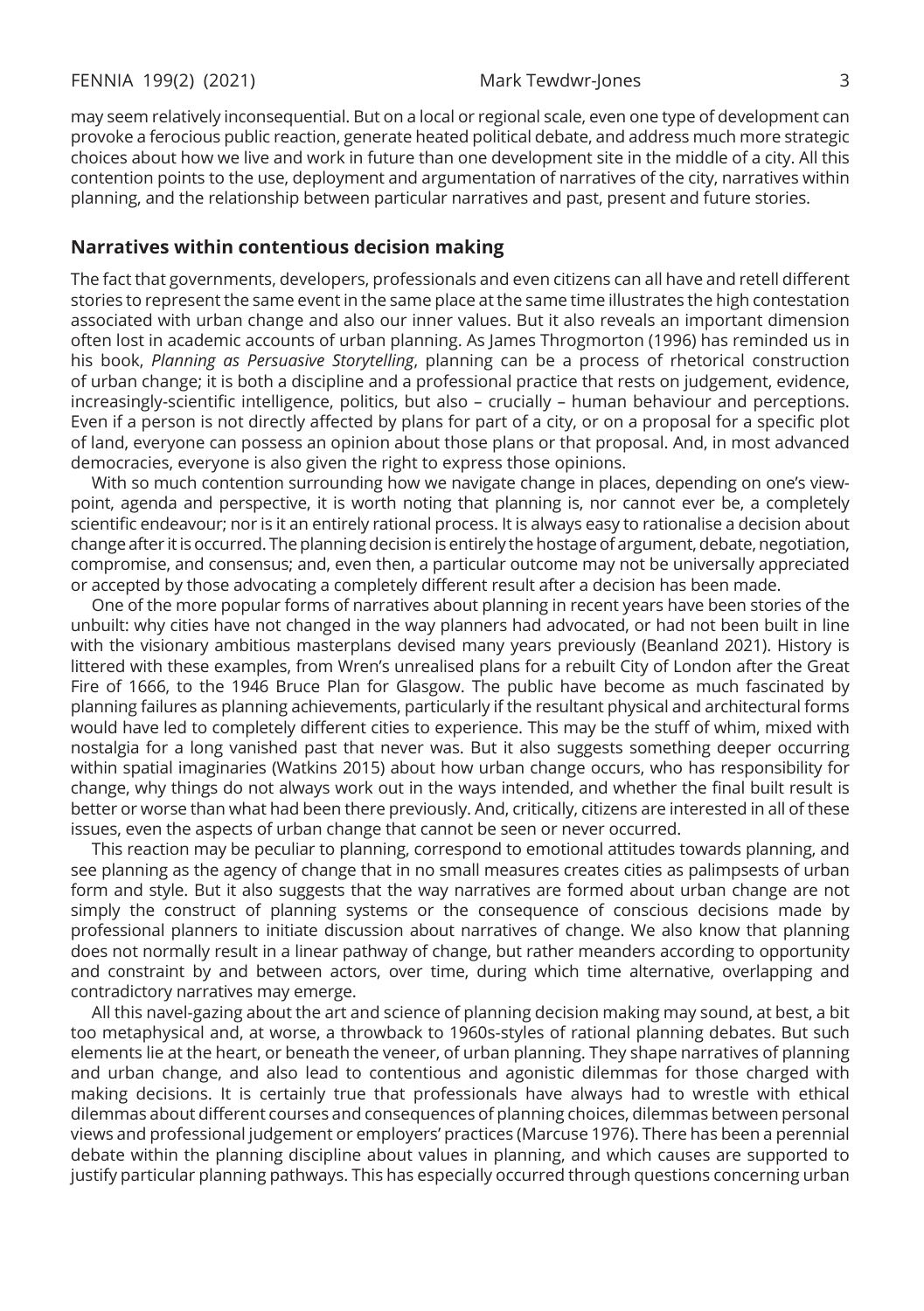welfarism and social justice (Scott & Roweis 1977), especially if planning outcomes continue to favour wealthier members of society, or directly or indirectly disadvantage those most in need. And the more planning stays rooted, legally, in questions about land, development and property, one could be forgiven for thinking that the activity remains very much tilted in favour of pro-development – and therefore wealthy and powerful – interests.

The more urban societies witness extreme polarisation in cities socially, economically, environmentally and technologically, the more planning will either be looked at to respond on ethical grounds, to address such marked differentials. Or the greater likelihood that it will be revealed as a tool of the wealthy minority with vested interests in advancing change. The pint here is that narratives will be central to those debates and employed by critics and societies to challenge, reveal and question not only the purpose of urban change and the role of urban planning, but also the impacts they cause unevenly to society and places. All of this means that narratives of urban planning are not, and should not be, only the preserve of the planning elite, but are much more profound when they are set within wider debates about the future of democracy and the state of politics.

### **Escalating planning narratives through digitisation and social media**

Ameel's (2021) book examines the role of narratives in some of these debates quite skilfully, but is largely quiet on these wider democratic and polarising issues, issues which cannot be separated from narratives of place shaping, planning, and urban growth and decline. And those narratives of global and national shifts, of the ebbs and flows in spatial configurations, and of political struggles, shape the ability of local actors to plan their own places in ways they may desire. To take just one illustration of these wider drivers of change – technology – that has profound implications of not only how the problems of places may be analysed and could be managed, but also adds a significant means on the ability for everyone to create and disseminate their own narratives about urban change, way beyond the control of planners (Batty 2018). We live in an era when social media plays a dominant and perhaps overwhelming role in all our lives. It is a time when citizens and other interested parties are much more likely to express opinions, tell stories, and advance causes digitally rather than through traditional non-digital planning and democratic modes associated with elected government (Wilson & Tewdwr-Jones, 2022). We have also witnessed how social media platforms can play a pivotal role in jolting people, rapidly, into mass movement, whether that's in relation to the Black Lives Matter campaign, Extinction Rebellion climate change protests, or even attempts by Make America Great Again to overthrow democratic election results.

Narratives may be used in reactive ways, as well as proactively. It will come as little surprise to learn that social media is now also being used within planning debates by all sides through which to tell stories about urban change, and those stories are set within particular frames that define an author's preferred narrative. The stories may change, may be over-emphasised for effect, employ hyperbole, intend first and foremost to agitate or provoke, or are even used to challenge other stories and consensus around existing narratives. But there is also the possibility for set narratives to be undermined, or presently falsely. We are too familiar with the notion of fake news, widely promulgated Trumpian-like both before and during the US Presidential election in 2020. Platforming narratives through social media that do not fit a particular ideology must be seen as a deliberate provocation and an attempt to disrupt the status quo, even if those narratives are factually inaccurate. Planning is not immune from this pattern of reaction.

When there is so much contention with urban change, not only are we witnessing – for the most part, through digital forms – the increasing proliferation of multiple narratives of the same future event or development, but also a desire on the part of some advocates to demolish the narrative. Evidence of these type of reactions are only starting to emerge in planning debates at the present time, but one can foresee their possible escalation in the future if planning is required to address certain agendas over others. That may mean, for example, at a meta level, addressing climate change emergencies over economic growth, or health and wellbeing issues rather than car dependency, or prioritising housing for migrants, to name but three issues – issues that have significant localised and planning implications and which cause emotive reactions. Different sides in these debates have long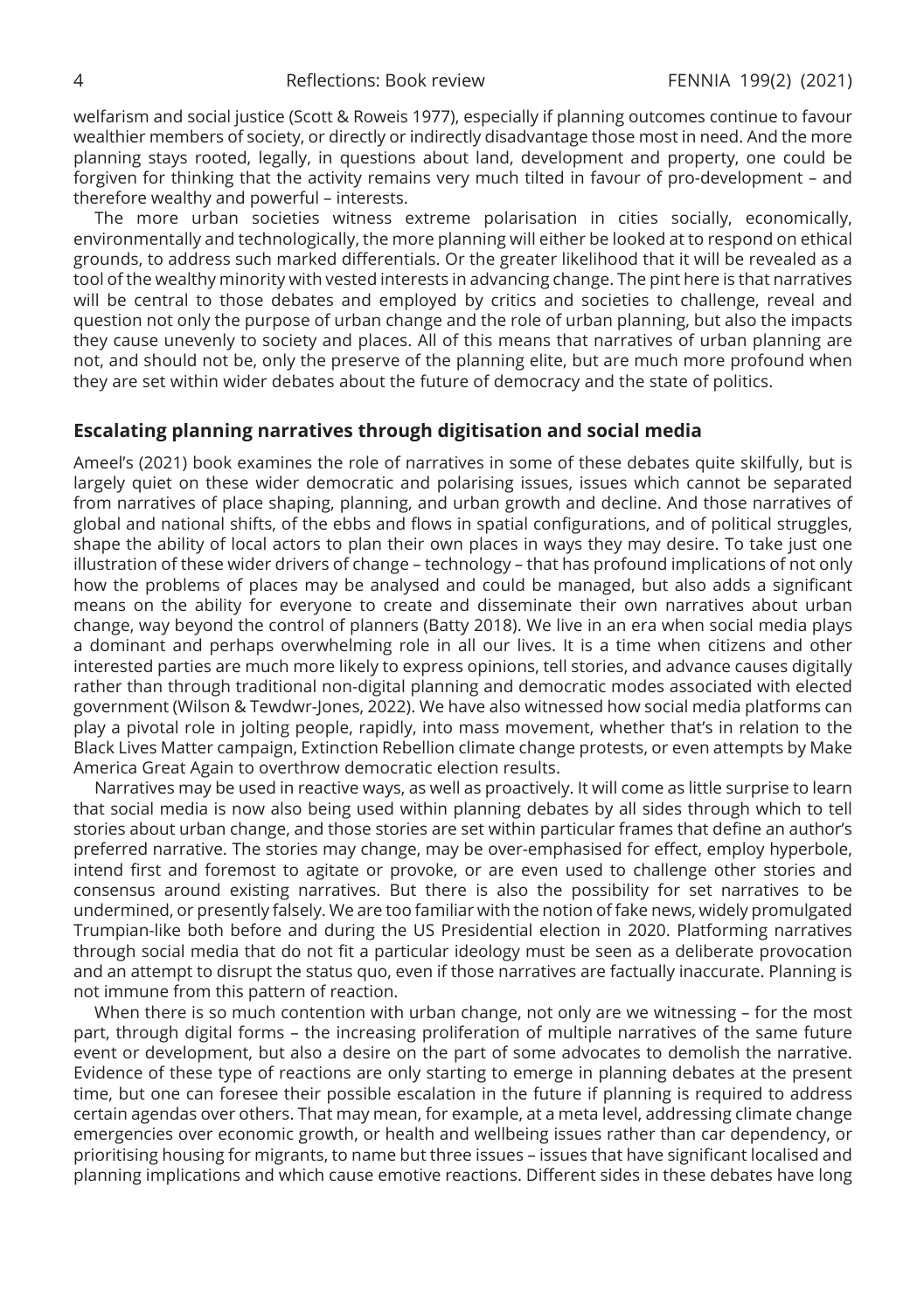used their own tactics to present their cases, employ their own evidence bases, and make strident attempts to win their arguments. But social media now enables those sides to accelerate both the means of their narratives and their questioning of opposing sides, and escalate their ideological stances. It is difficult to find any middle grounds here, and a space for compromise, because the stances are so deeply entrenched. And that may mean proponents are prepared to employ a battery of rhetorical devices and falsehoods to gain advantage in these debates, while encouraging possibly tens of thousands of others to side with their argument.

At a micro level, we have already seen a tendency on the part of some developers and their architects to portray visual impressions of prospective new developments as something that may often be seen to be too glossy and attractive to be true. Resultant developments may not be as treelined or green as was first showcased. The design of the buildings may not be as attractive as was first illustrated, if the developer reduces the design quality for cost saving purposes at some later date. The density and scale of a development may be more intense than had been shown to the public in an artist's impression. All of which leads to the question whether this skewed portrayal of future urban change is a deliberate move on the part of some in the built environment to obfuscate the narrative and play down likely citizen concerns. More recently, advanced visualisation and graphic techniques are beginning to be harnessed both by local government and by active insurgent civil societies (Miraftab 2009), in an attempt to get an accurate picture of possible urban change or challenge those in positions of power.

This, in itself, is an interesting paradox. For all the moves towards the smart city and the Internet of Things, where the life and management of urban change can be analysed digitally, systemised, and visualised almost instantaneously, so too are we witnessing heightened interest and awareness on the public's part of the processes of urban change, and the consequence of unbridled development, with a greater desire to not only become more involved with decision making, but to shape and control the narratives too.

#### **Planning narratives and the need for authenticity**

When you relate all this to the use of narratives in planning, or consider narratives *of* planning, it becomes evident that extending the possibilities of narratives for better planning could well be accompanied by associated questions of accuracy, trust, legitimacy, and authenticity. It is this aspect of the Ameel's book that could be developed further by researchers in future. Narratives are not only there to serve the office of the planner or the planning authority, or assist in some eventual and inevitable pathway to development. Narratives can be employed by anyone with an opinion about place-change. And whereas traditional planning consultation may have plannerdefined legal and procedural parameters within which facts, rather than emotions, are considered and addressed, narratives told and repeated through social media platforms cannot be subject to procedural and institutional boundaries.

By all means let us open up conversations about the city. Employ methods and tactics for a larger constituency of interests to get involved directly in shaping their own places. Find innovative ways to include and motivate so-called hard to reach and the voice*less* groups in planning and democracy. But we must be prepared for interested parties to use whatever means they can to try to skew the debates and outcomes to their pre-existing beneficial agendas. And this begs some final questions: will planners have to pass judgement in assessing the relevance and legitimacy of different narratives promoted by different vested interests on the same set of issues? What skills sets will be needed by which different narratives and their stories are arbitrated, if those narratives are going to play a more prominent role in deciding cities' future courses of action? And, more pertinently, are planners really the right people to perform such a role?

#### **References**

Ameel, L. (2021) *The Narrative Turn in Urban Planning: Plotting the Helsinki Waterfront.* Routledge, London.<https://doi.org/10.4324/9781003094173>